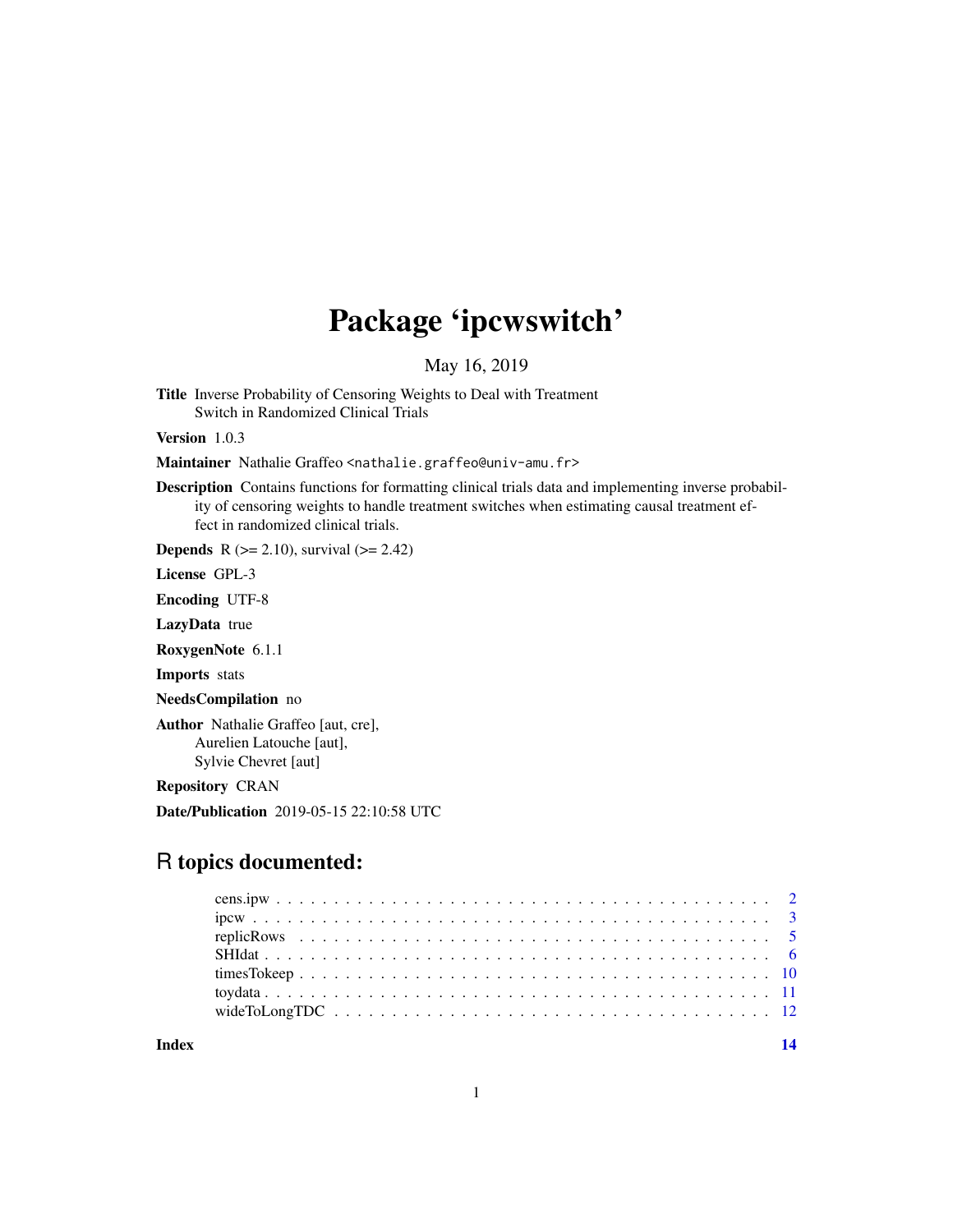<span id="page-1-0"></span>2 cens.ipw

<span id="page-1-1"></span>

## Description

Censoring patient initiating the other arm treatment and building a treatment censoring indicator cens

## Usage

```
cens.ipw(data, id, tstart, tstop, event, censTime, arm, realtrt = FALSE,
  trt.start = NULL, trt.stop = NULL)
```
## Arguments

| data      | a dataframe containing the following variables                                 |
|-----------|--------------------------------------------------------------------------------|
| id        | the patient's id                                                               |
| tstart    | the date of the beginning of the follow-up (in numeric format)                 |
| tstop     | the date of the end of the follow-up (in numeric format)                       |
| event     | the indicator of failure (a death is denoted by 1 at the end of the follow-up) |
| censTime  | the chosen time to censor the patients (in numeric format)                     |
| arm       | the randomized treatment (2-levels factor)                                     |
| realtrt   | the randomized treatment (2-levels factor)                                     |
| trt.start | the time of initiation of the randomized treatment (NULL by default)           |
| trt.stop  | the time of termination of the randomized treatment (NULL by default)          |

## Value

a dataframe in the long format, with the data being censored according to the input date, censTime. a treatment censoring indicator, cens, is thus added to the previous dataset to indicate such a switch. Note that this function provides the option to include in the data the treatment really taken with the corresponding dates. Then, the treatment really taken is a 3-levels factor, i.e., the two from the randomized arms and a third indicating the no-treatment case (None).

## References

Graffeo, N., Latouche, A., Le Tourneau C., Chevret, S. "An R Package for IPCW: Application to switches in clinical trials" *(submitted)*

## See Also

[SHIdat](#page-5-1), [timesTokeep](#page-9-1), [wideToLongTDC](#page-11-1)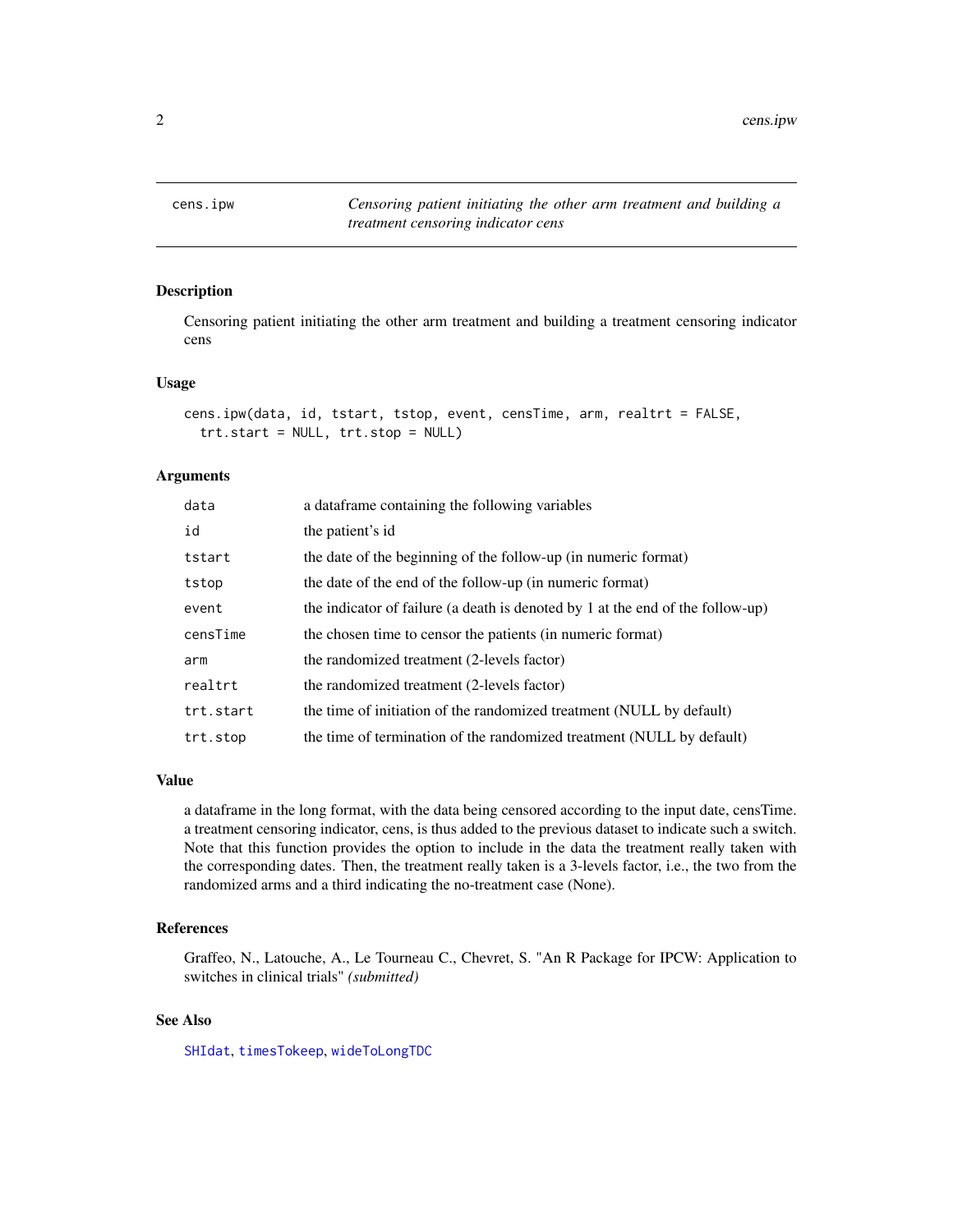<span id="page-2-0"></span>ipcw 3

## Examples

```
# To obtain the times parameter, we can apply the timesTokeep function on the same
# dataframe in the wide format
kept.t <- timesTokeep(toydata, id = "id",
tstart = "randt", tstop = "lastdt",
mes.cov = list(c("ps1", "ps2", "ps3")),
time.cov = list(c("randt", "dt2", "dt3"))# Now, we can build the long format
toy.long <- wideToLongTDC(data = toydata, id = "id",
tstart = "randt", tstop = "lastdt", event = "status",
bas.cov = c("age", "arm", "swtrtdt"),
mes.cov = list(TDconf = c("ps1", "ps2", "ps3")),
time.cov = list(c("randt", "dt2", "dt3")),
times = kept.t[[1]]# Put dates in numeric format with tstart at 0
toy.long$tstart <- as.numeric(toy.long$tstart)
toy.long$tstop <- as.numeric(toy.long$tstop)
toy.long$swtrtdt <- as.numeric(toy.long$swtrtdt)
tabi <- split(toy.long, toy.long$id)
L.tabi <- length(tabi)
tablist <- lapply(1:L.tabi, function(i){
    refstart <- tabi[[i]]$tstart[1]
    tabi[[i]]$tstart <- tabi[[i]]$tstart - refstart
    tabi[[i]]$tstop <- tabi[[i]]$tstop - refstart
    tabi[[i]]$swtrtdt <- tabi[[i]]$swtrtdt - refstart
    return(tabi[[i]])
    })
    toy.long <- do.call( rbind, tablist )
# Patients are censored when initiating the other arm treatment, that is, at time swtrtdt
toy.long2 <- cens.ipw(toy.long, id = "id", tstart = "tstart", tstop = "tstop",
event = "event", arm = "arm",
realtrt = FALSE, censTime ="swtrtdt")
# Before censoring:
toy.long
# Ater censoring:
toy.long2
```
<span id="page-2-1"></span>

ipcw *Computing the stabilized IPCweights*

## **Description**

Computing the stabilized IPCweights

## Usage

ipcw(data, id, tstart, tstop, cens, arm, bas.cov, conf, trunc, type)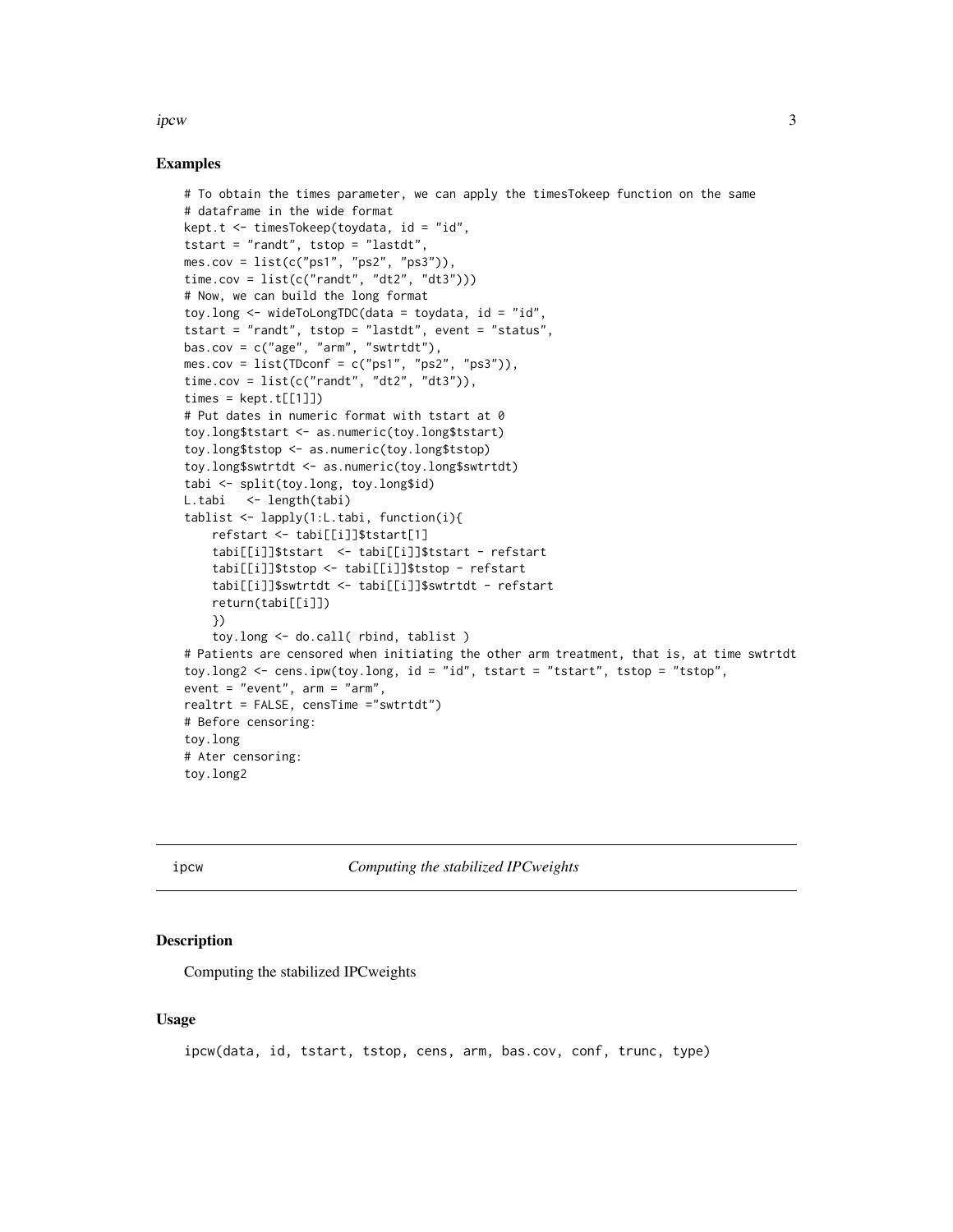## <span id="page-3-0"></span>Arguments

| data    | a dataframe containing the following variables                                                                                                                                                                |
|---------|---------------------------------------------------------------------------------------------------------------------------------------------------------------------------------------------------------------|
| id      | the patient's id                                                                                                                                                                                              |
| tstart  | the date of the beginning of the follow-up (in numeric format, with the first being<br>equal at $(0)$                                                                                                         |
| tstop   | the date of the end of the follow-up (in numeric format)                                                                                                                                                      |
| cens    | the indicator of treatment censoring (denoted by 1 at the end of the follow-up)                                                                                                                               |
| arm     | the randomized treatment (2-levels factor)                                                                                                                                                                    |
| bas.cov | a vector the baseline covariates                                                                                                                                                                              |
| conf    | a vector of time-dependent confounders                                                                                                                                                                        |
| trunc   | an optional fraction for the weights. For instance, when trunc $= 0.01$ , the left<br>tail is truncated to the 1st percentile and the right tail is truncated to the 99th<br>percentile. The default is NULL. |
| type    | type a character string specifying the type of survival curve. The default is<br>type='kaplan-meier'                                                                                                          |

## Value

the initial dataframe data with stabilized IPCweights as additional arguments. By default, the untruncated stabilized weights are given. If the trunc option is not NULL then the truncated stabilized weights are also given.

## References

Graffeo, N., Latouche, A., Le Tourneau C., Chevret, S. "An R Package for IPCW: Application to switches in clinical trials" *(submitted)*

## See Also

[SHIdat](#page-5-1)

## Examples

```
## Not run
# ipcw(toy.rep, id = "id", tstart = tstart, tstop = tstop, cens = cens,
# arm="arm",
# bas.cov = c("age"),
# conf = c("TDconf"), trunc = 0.05, type='kaplan-meier')
```

```
# see ?SHIdat for a complete example
```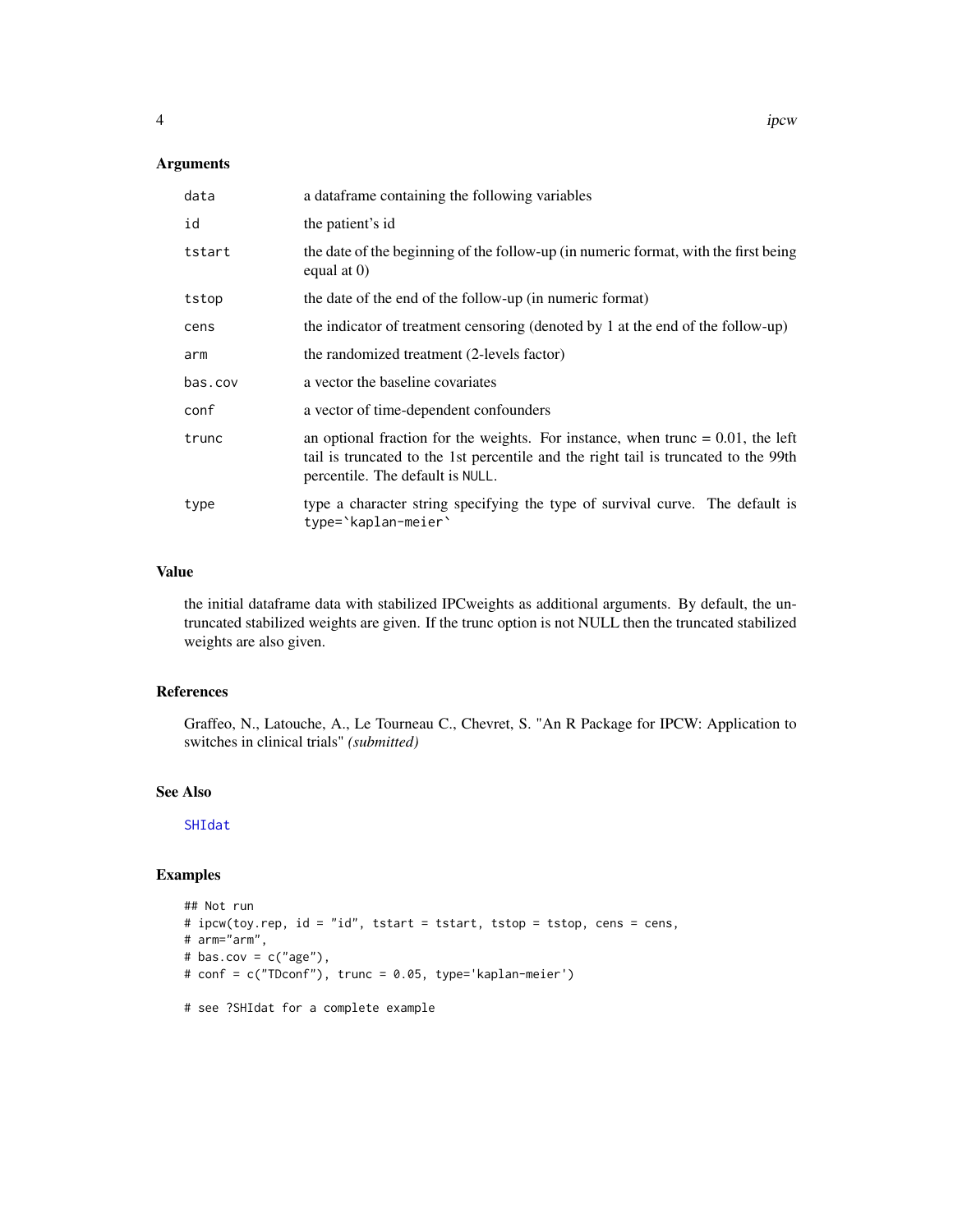<span id="page-4-1"></span><span id="page-4-0"></span>replicRows *Function to replicate the rows so that each patients' follow-up is split according to all event times (times parameter) up to each patient's end time*

## Description

Function to replicate the rows so that each patients' follow-up is split according to all event times (death for both arms and treatment censoring according to the trt arm) up to each patient's end time

## Usage

replicRows(data, tstart, tstop, event, cens, times1, times2, arm)

## Arguments

| data   | a data frame containing the following variables                                                                                           |
|--------|-------------------------------------------------------------------------------------------------------------------------------------------|
| tstart | the date of the beginning of the follow-up (in numeric format, with the first being<br>equal at $(0)$                                     |
| tstop  | the date of the end of the follow-up (in numeric format)                                                                                  |
| event  | the indicator of failure (a death is denoted by 1 at the end of the follow-up)                                                            |
| cens   | the indicator of treatment censoring (denoted by 1 at the end of the follow-up)                                                           |
| times1 | a vector of times (in numeric format) indicating the times according to which<br>the rows have to be split for patients in the first arm  |
| times2 | a vector of times (in numeric format) indicating the times according to which<br>the rows have to be split for patients in the second arm |
| arm    | the randomized treatment (2-levels factor)                                                                                                |

## Value

a formatted dataframe with the rows replicated according to the provided times parameter

## References

Graffeo, N., Latouche, A., Le Tourneau C., Chevret, S. "An R Package for IPCW: Application to switches in clinical trials" *(submitted)*

## See Also

[cens.ipw](#page-1-1), [SHIdat](#page-5-1), [timesTokeep](#page-9-1), [wideToLongTDC](#page-11-1)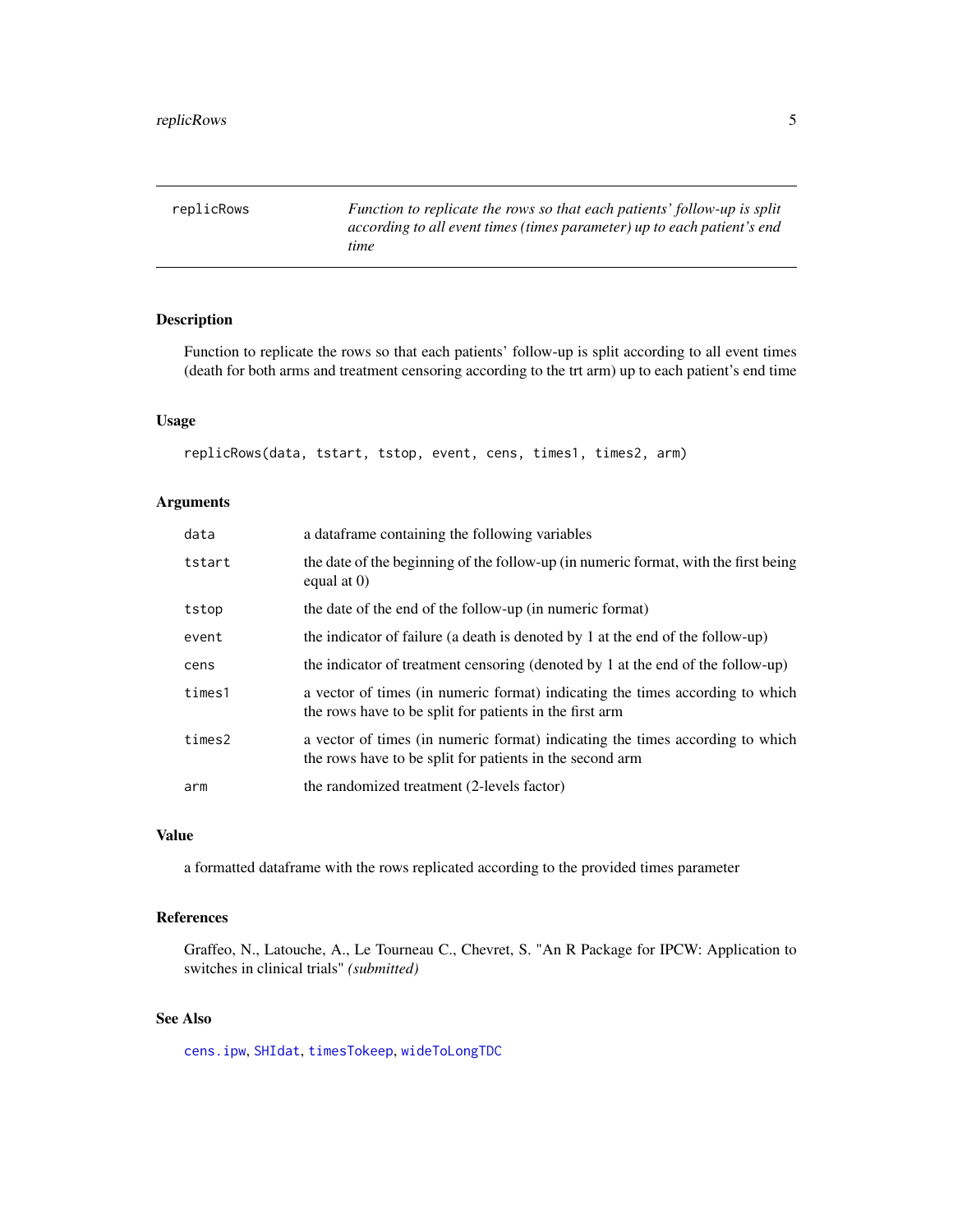## <span id="page-5-0"></span>Examples

```
# To obtain the times parameter, we can apply the timesTokeep function on the same
# dataframe in the wide format
kept.t \leq timesTokeep(tovdata, id = "id",
tstart = "randt", tstop = "lastdt",
mes.cov = list(c("ps1", "ps2", "ps3")),
time.cov = list(c("randt", "dt2", "dt3"))# Now, we can build the long format
toy.long \leq wideToLongTDC(data = toydata, id = "id",
tstart = "randt", tstop = "lastdt", event = "status",
bas.cov = c("age", "arm", "swtrtdt"),
mes.cov = list(TDconf = c("ps1", "ps2", "ps3")),
time.cov = list(c("randt", "dt2", "dt3")),
times = kept.t[[1]]# Put dates in numeric format with tstart at 0
toy.long$tstart <- as.numeric(toy.long$tstart)
toy.long$tstop <- as.numeric(toy.long$tstop)
toy.long$swtrtdt <- as.numeric(toy.long$swtrtdt)
tabi <- split(toy.long, toy.long$id)
L.tabi <- length(tabi)
tablist <- lapply(1:L.tabi, function(i){
    refstart <- tabi[[i]]$tstart[1]
    tabi[[i]]$tstart <- tabi[[i]]$tstart - refstart
    tabi[[i]]$tstop <- tabi[[i]]$tstop - refstart
    tabi[[i]]$swtrtdt <- tabi[[i]]$swtrtdt - refstart
    return(tabi[[i]])
    })
    toy.long <- do.call( rbind, tablist )
# Patients are censored when initiating the other arm treatment, that is, at time swtrtdt
toy.long2 <- cens.ipw(toy.long, id = "id", tstart = "tstart", tstop = "tstop",
event = "event", arm = "arm",
realtrt = FALSE, censTime ="swtrtdt")
# We collect all event times
# (death for both arms and treatment censoring according to the trt arm)
rep.times1 <- unique(c(toy.long2$tstop[toy.long2$cens==1 & toy.long2$arm == "A"],
                       toy.long2$tstop[toy.long2$event==1]))
rep.times2 <- unique(c(toy.long2$tstop[toy.long2$cens==1 & toy.long2$arm == "B"],
                       toy.long2$tstop[toy.long2$event==1]))
# to put times in same order as arms levels
levels(toy.long2[, "arm"])
# Now, we can replicate the rows
toy.rep <- replicRows(toy.long2, tstart = "tstart", tstop = "tstop",
                        event = "event", cens = "cens",
                        times1 = rep.time1, times2 = rep.time2,arm = "arm")(toy.rep <- toy.rep[order(toy.rep$id), ])
```
<span id="page-5-1"></span>SHIdat *A real example dataset from the randomized clinical trial SHIVA*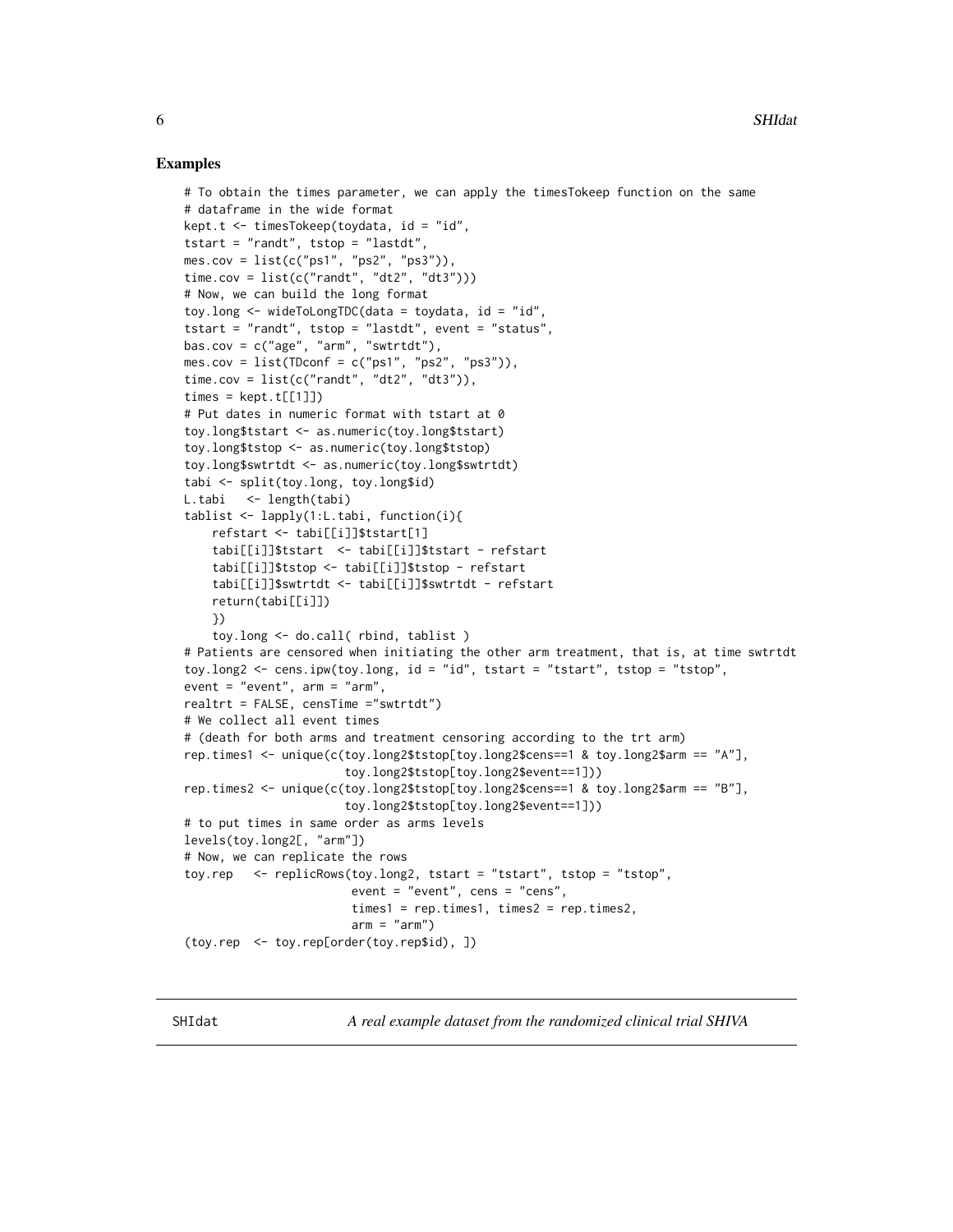## SHIdat 7 and 7 and 7 and 7 and 7 and 7 and 7 and 7 and 7 and 7 and 7 and 7 and 7 and 7 and 7 and 7 and 7 and 7

#### Description

Dataset SHIdat contains an anonymized excerpt of data from the SHIVA01 trial. This was the first randomized cli,ical trial that aimed at comparing molecularly targeted therapy based on tumour profiling (MTA) versus conventiona therapy (CT) for advanced cancer. A switch to the other arm was scheduled to be proposed at disease progression for patients in both treatment groups.

## Usage

data("SHIdat")

#### Format

A data frame with 197 observations on the following 306 variables.

id a numeric vector corresponding to the patient's identifier

bras.f a vector containing the patient's randomized arm

agerand a numeric vector containing patient's age (in years) at randomization

sex.f a vector containing the patient's gender

tt\_Lnum a numeric vector containing the number of previous lines of treatment

- rmh\_alea.c a numeric vector containing the Royal Marsden Hospital score segregated into two categories
- pathway.f a vector the molecular pathway altered (pathway.f: the hormone receptors pathway, the PI3K/ AKT/mTOR pathway, and the RAF/MEK pathway)
- myps.v2,ps.v3,ps1.v1,ps1.v2,ps1.v3,ps1.v4,ps1.v5,ps1.v6,ps1.v7,ps1.v8,ps1.v9,ps1.v10,ps1.v11,ps1.v12, ps1.v13,ps1.v14,ps1.v15,ps1.v16,ps1.v17,ps1.v18,ps1.v19,ps1.v20, ps1.v21 numeric vectors containing the ECOG performance status measured at the randomization visit, the visit before the potential switch and the planned visits (maximum number of planned visits: 21)
- mytran.v1,tran.v2,tran.v3,tran.v4,tran.v5,tran.v6,tran.v7,tran.v8,tran.v9,tran.v10,tran.v11,tran.v12, tran.v13,tran.v14,tran.v15,tran.v16,tran.v17,tran.v18,tran.v19,tran.v20,tran.v21 numeric vectors containing the use of platelet transfusions at each of the potential 21 planned visits
- myttc.v2,ttc.v3,ttc1.v1,ttc1.v2,ttc1.v3,ttc1.v4,ttc1.v5,ttc1.v6,ttc1.v7,ttc1.v8,ttc1.v9,ttc1.v10,ttc1.v11 numeric vectors containing the presence of concomitant treatments at the randomization visit, the visit before the potential switch and the planned visits (maximum number of planned visits: 21)
- tox.t1,tox.t2,tox.t3,tox.t4,tox.t5,tox.t6,tox.t7,tox.t8,tox.t9,tox.t10,tox.t11,tox.t12,tox.t13,tox.t14,tox numeric vectors corresponding to the presence of an adveerse event. tox.ti contains 1 if the patient started an adverse event linked with the treatment at datetox.ti, 0 if the patient ended an adverse event linked with the treatment at datetox.ti, and NA otherwise
- ddn a vector containing the date of latest news

debttCO a vector containing the date of initiation of the other arm treatment

ddeath a vector containg the death date

ddt.v1 a vector containing the date of initiation of the randomized treatment

datt a vector containing the date of the interruption of the randomized treatment

dexac.v2 a vector containing the date of randomization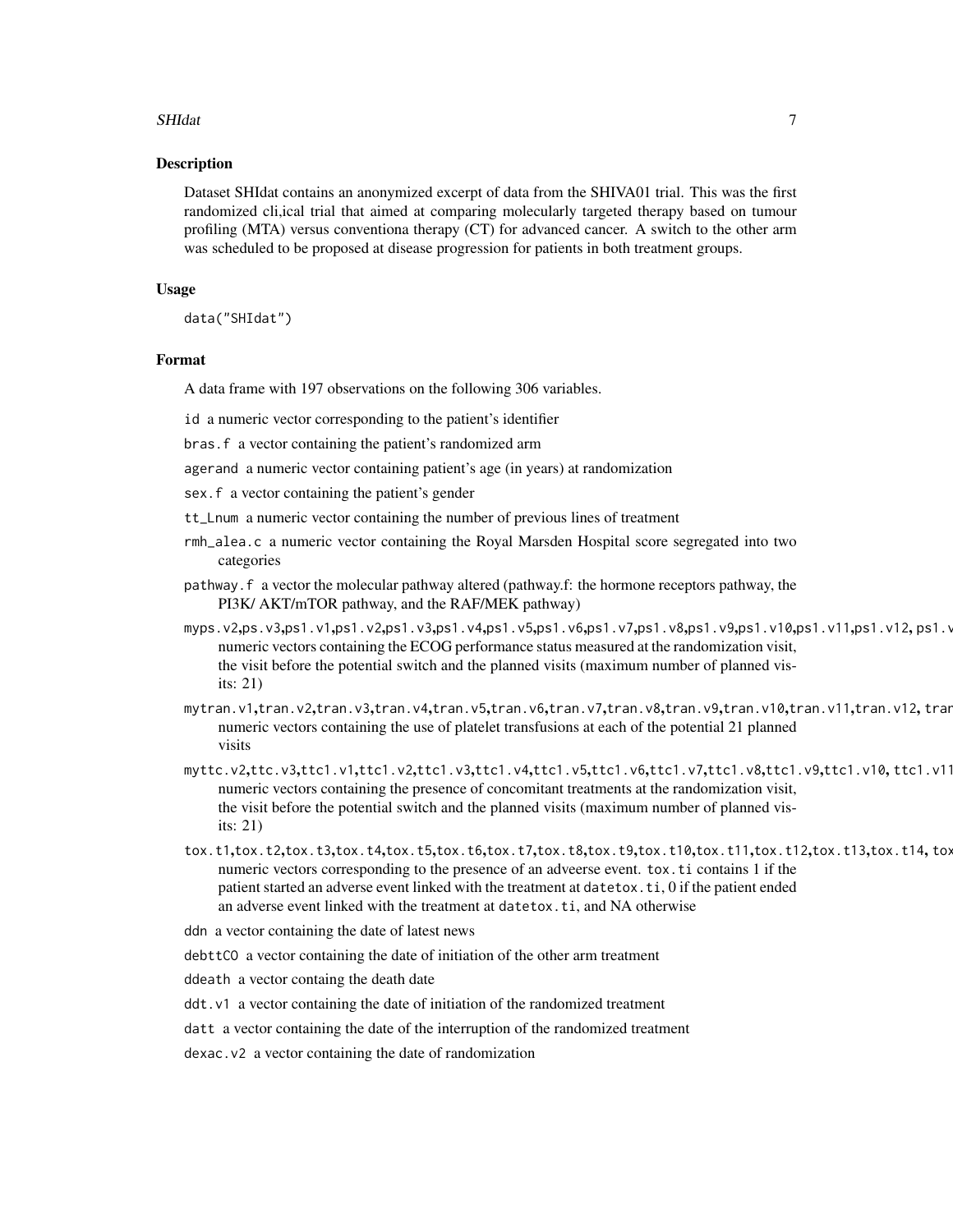### <span id="page-7-0"></span>8 SHIdating the state of the state of the state of the state of the state of the state of the state of the state of the state of the state of the state of the state of the state of the state of the state of the state of th

dexac.v3 a vector containing the date of the visit before the potential switch

- dexac1.v1,dexac1.v2,dexac1.v3,dexac1.v4,dexac1.v5,dexac1.v6,dexac1.v7,dexac1.v8,dexac1.v9, dexac1.v10,dex vectors containing the dates of the potential 21 planned visits
- datetox.t1,datetox.t2,datetox.t3,datetox.t4,datetox.t5,datetox.t6,datetox.t7,datetox.t8,datetox.t9,date vectors containing the dates related to adverse events (as explained above)

CO a vector containing 1 if the patient changed treatment arm (i.e., did a switch)

progDate a vector containing the date of a potential progression

progStatus a vector containing 1 if the patient did a progression (and 0 otherwise)

status a vector containing the patient's status at the date of latest news (1 if died, 0 otherwise)

#### Details

Note that some variables were built from the original data for illustration purpose. We provided an excerpt containing only the covariates that are useful for our analysis. Note also that the SHIVA data were anonymized.

Acknowledgments: we thank the patients who volunteered to participate in this study for their dedication and the study-site staff who cared for them. This work is supported by grant ANR-10-EQPX-03 from the Agence Nationale de la Recherche (Investissements d'avenir) and Site de Recherche Integre contre le Cancer (SiRIC). High-throughput sequencing was done by the NGS platform of the Institut Curie, supported by grants ANR-10-EQPX-03 and ANR-10-INBS-09-08 from the Agence Nationale de la Recherche (Investissements d'avenir) and the Canceropole Ile-de-France.

## References

Le Tourneau, C., Delord, J. P., Goncalves, A., et al. (2015). "Molecularly targeted therapy based on tumour molecular profiling versus conventional therapy for advanced cancer (SHIVA): a multicentre, open-label, proof-of-concept, randomised, controlled phase 2 trial". The Lancet Oncology, 16(13), 1324-1334. doi : "10.1016/S1470-2045(15)00188-6"

Graffeo, N., Latouche, A., Le Tourneau C., Chevret, S. "An R Package for IPCW: Application to switches in clinical trials" *(submitted)*

## See Also

[cens.ipw](#page-1-1), [ipcw](#page-2-1), [replicRows](#page-4-1), [timesTokeep](#page-9-1), [wideToLongTDC](#page-11-1)

## Examples

```
# To obtain the times parameter, we can apply the timesTokeep function on the same
# dataframe in the wide format
# names of the repeated measurements
vect.ps <- c("myps.v2", "ps.v3", c(paste("ps1.v", seq(1,21), sep="")))
vect.ttc <- c("myttc.v2", "ttc.v3", c(paste("ttc1.v", seq(1,21), sep="")))
vect.tran <- c("mytran.v1", paste("tran.v", seq(2,21), sep=""))
# corresponding dates
dates <- c("dexac.v2", "dexac.v3", c(paste("dexac1.v", seq(21), sep="")))
dates2 <- dates[!(dates %in% c("dexac.v2","dexac.v3"))]
```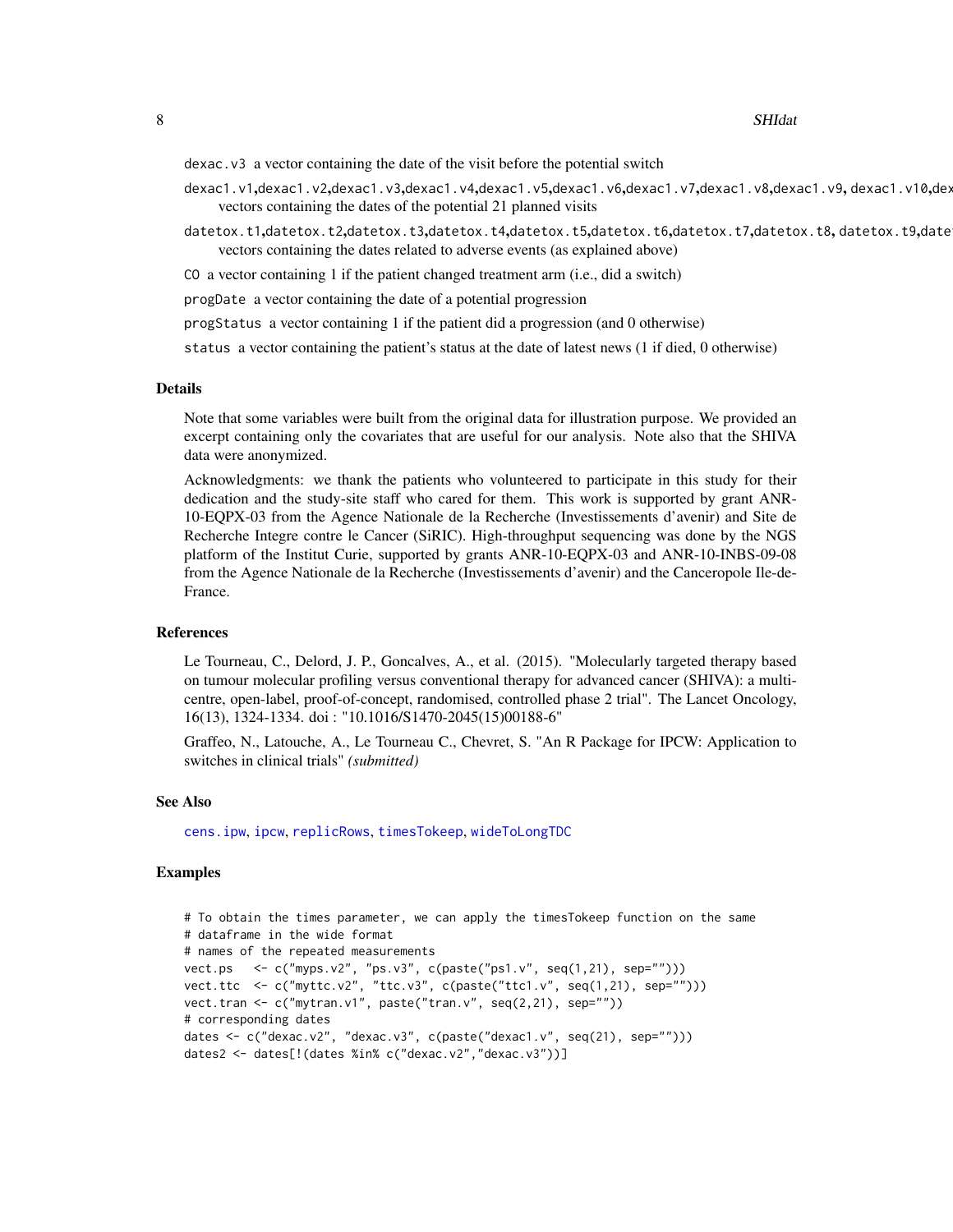```
# times to keep
kept.t <- timesTokeep(SHIdat, id = "id",
                      tstart = "dexac.v2", tstop = "ddn",
                      mes.cov = list(vect.ps, vect.ttc, vect.tran),
                      time.cov = list(dates, dates, dates2))
# Now, we can build the long format
SHIlong <- wideToLongTDC(SHIdat, id = "id",
                         tstart = "dexac.v2", tstop = "ddn",
                         event = "status",
                    bas.cov = c("agerand", "sex.f","tt_Lnum", "rmh_alea.c", "pathway.f",
                         "bras.f","debttCO","ddt.v1", "datt"),
                         mes.cov = list(f1=vect.ps, f2=vect.ttc, f3=vect.tran),
                         time.cov = list(dates, dates, dates2),
                         times = kept.t[[1]]# Put dates in numeric format with tstart at 0
tabi <- split(SHIlong, SHIlong$id)
L.tabi <- length(tabi)
tablist <- lapply(1:L.tabi, function(i){
  refstart <- tabi[[i]]$tstart[1]
  tabi[[i]]$tstart <- tabi[[i]]$tstart - refstart
  tabi[[i]]$tstop <- tabi[[i]]$tstop - refstart
  tabi[[i]]$debttCO <- tabi[[i]]$debttCO - refstart # to be used in next step
  tabi[[i]]$ddt.v1 <- tabi[[i]]$ddt.v1 - refstart # to be used in the final step
  tabi[[i]]$datt <- tabi[[i]]$datt - refstart # to be used in the final step
  return(tabi[[i]])
})
SHIlong <- do.call( rbind, tablist )
colnames(SHIlong)[14:16] <- c("ps", "ttc", "tran")
# Eliminating patient not having initiated the treatment arm
SHIlong2 <- SHIlong[!is.na(SHIlong$ddt.v1),]
# Patients are censored when initiating the other arm treatment, that is, at time swtrtdt
SHIlong2 <- cens.ipw(SHIlong2, id = "id", tstart = "tstart", tstop = "tstop",
                     event = "event", arm = "bras.f", realtrt = FALSE,
                     censTime ="debttCO")
# We collect all event times
# (death for both arms and treatment censoring according to the trt arm)
replic.times.MTA <-
    unique(c(SHIlong2$tstop[SHIlong2$cens == 1 &
    SHIlong2$bras.f == "MTA"],
    SHIlong2$tstop[SHIlong2$event == 1]))
replic.times.CT <-
    unique(c(SHIlong2$tstop[SHIlong2$cens == 1 &
    SHIlong2$bras.f == "CT"],
    SHIlong2$tstop[SHIlong2$event == 1]))
# to put times in same order as arms levels
levels(SHIlong2[,"bras.f"])
SHIrep <- replicRows(SHIlong2, tstart = "tstart", tstop = "tstop",
```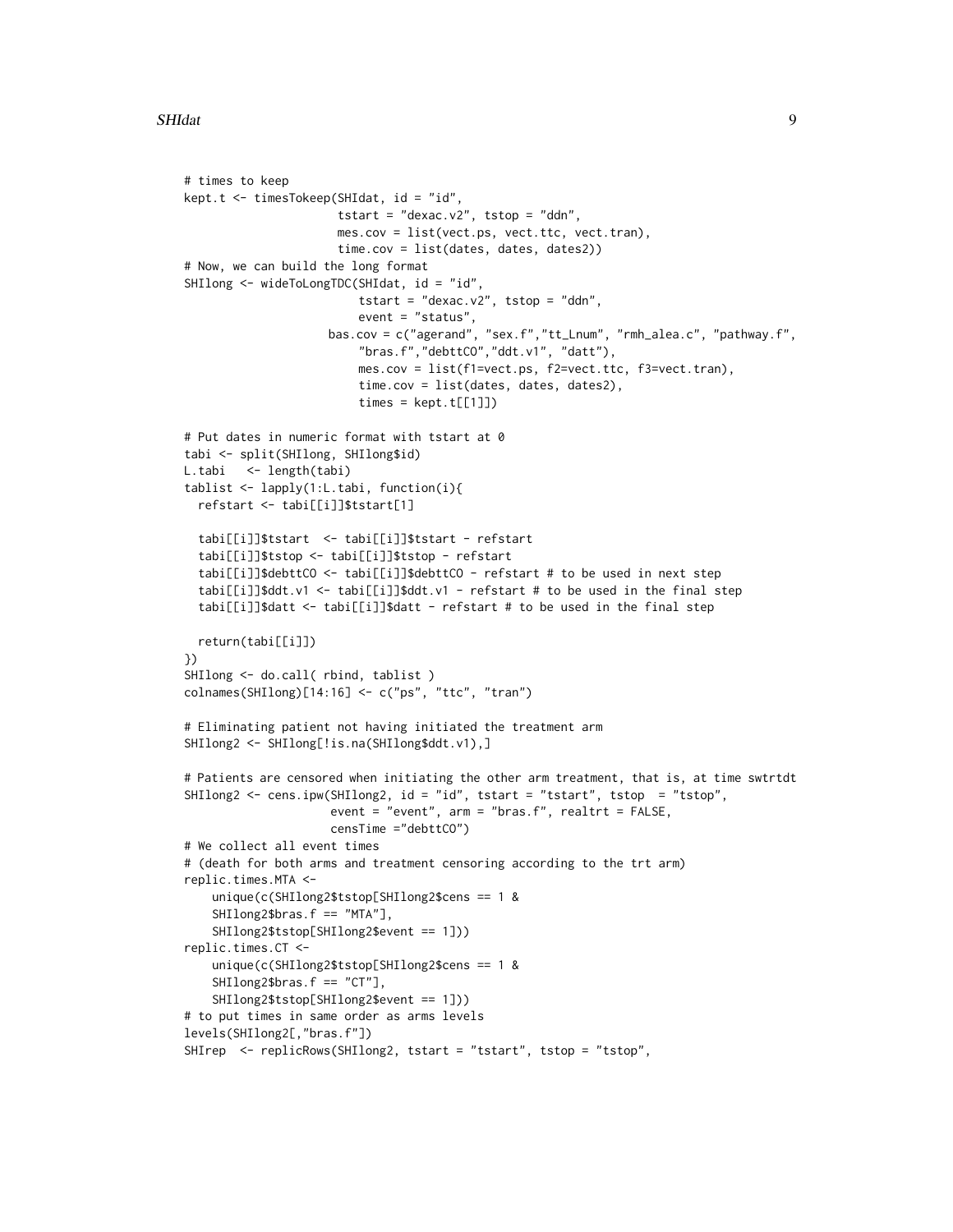```
event = "event", cens = "cens",
                      times1 = replic.times.MTA, times2=replic.times.CT,
                      arm = "bras.f")# Estimation of the stabilized weights
library(survival)
SHIres <- ipcw(SHIrep, id = "id", tstart = tstart, tstop = tstop, cens = cens,
              arm = "bras.f",bas.cov = c("agerand", "sex.f", "tt_Lnum", "rmh_alea.c", "pathway.f"),
              conf = c("ps", "ttc", "tran"),trunc = 0.05, type = 'kaplan-meier')
# To have conventional therapy (CT) as reference
SHIres$bras.f <- relevel(SHIres$bras.f, ref="CT")
# Using the IPCW weights in Cox likelihood...
fit.stab.w <- coxph(Surv(tstart, tstop, event) ~ bras.f + agerand + sex.f +
                       tt_Lnum + rmh_alea.c + pathway.f
                      + cluster(id),
                      data = SHIres, weights = SHIres$weights.trunc)
fit.stab.w
```
<span id="page-9-1"></span>

| timesTokeep | Function to keep all event times |
|-------------|----------------------------------|
|-------------|----------------------------------|

## Description

Function to keep all event times

## Usage

```
timesTokeep(data, id, tstart, tstop, mes.cov, time.cov)
```
## Arguments

| data     | dataframe containing the following variables                                                                                                       |
|----------|----------------------------------------------------------------------------------------------------------------------------------------------------|
| id       | patient's id                                                                                                                                       |
| tstart   | date of the beginning of the follow-up (in Date format)                                                                                            |
| tstop    | date of the end of the follow-up (in Date format)                                                                                                  |
| mes.cov  | list of vectors, each of them must contain the names (in character format) of the<br>repeated measurements related to one time-dependent covariate |
| time.cov | list of vectors, each of them must contain the times (in Date format) of the date<br>when the abovementioned measurements were done                |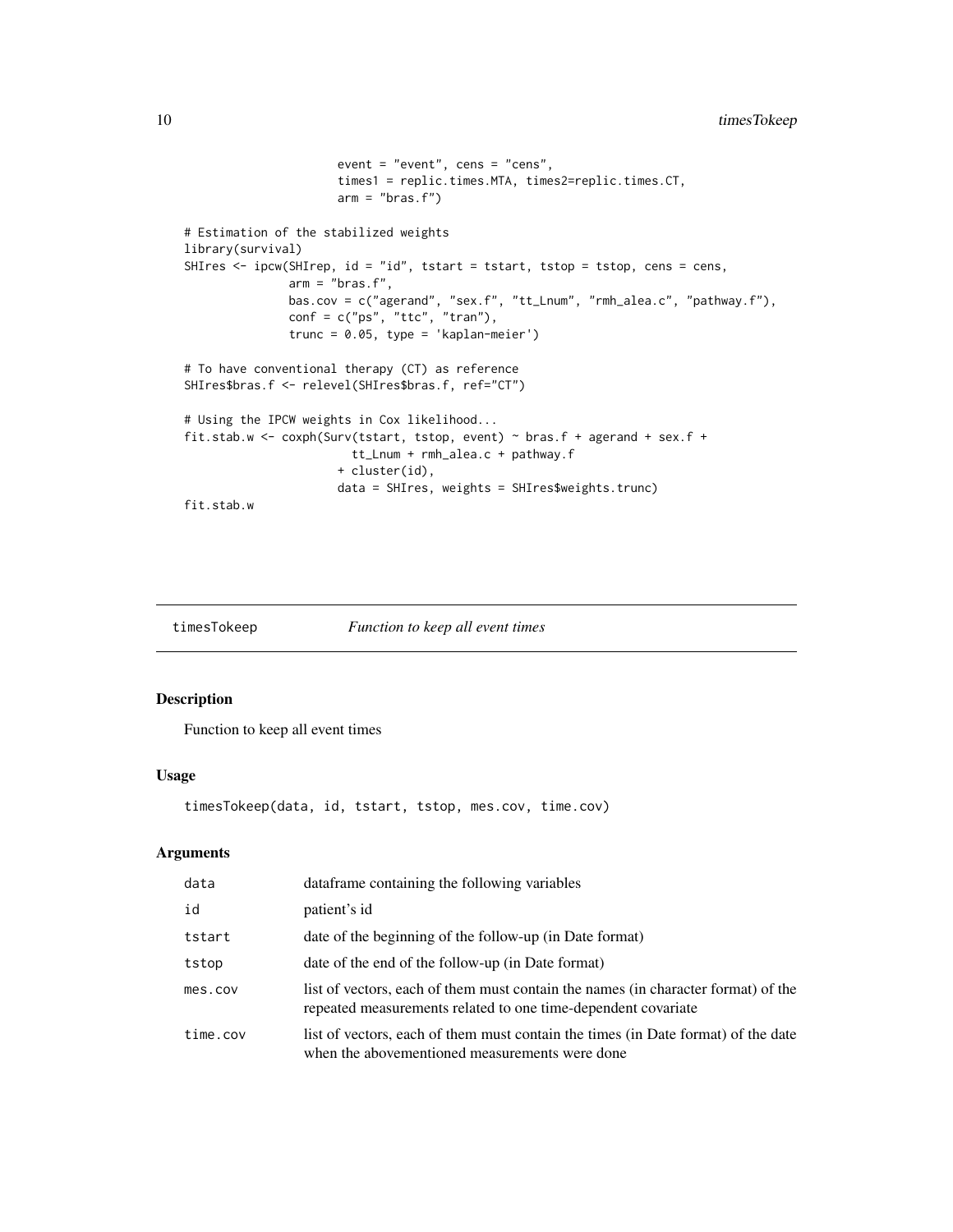### <span id="page-10-0"></span>toydata 11

## Value

list of two lists, one in Date format the other in numeric format. Each of them contains, for each patient, the event time and the times of changes in time-varying covariates

## References

Graffeo, N., Latouche, A., Le Tourneau C., Chevret, S. "An R Package for IPCW: Application to switches in clinical trials" *(submitted)*

## See Also

[SHIdat](#page-5-1)

## Examples

```
kept.t <- timesTokeep(toydata, id = "id",
tstart = "randt", tstop = "lastdt",
mes.cov = list(c("ps1", "ps2", "ps3")),
time.cov = list(c("randt", "dt2", "dt3")))
# For example, for patient id=3, to obtain the kept times in Date format:
kept.t[[1]][[3]]
# To obtain the kept times in numeric format:
kept.t[[2]][[3]]
```
toydata *A short example dataset*

#### Description

Dataset toydata contains repeated measurements made in 3 patients. It mimics randomized clinical trials data with two parallel arms with a repeated measurement of a time-varying binary covariate, which could be the time-varying confounder acting both on the survival and treatment censoring.

## Usage

data("toydata")

#### Format

A data frame with 3 observations on the following 12 variables.

id a numeric vector corresponding to the patient's identifier

randt a vector containing the date of the randomization visit

lastdt a vector containing the date of latest news

status a numeric vector. The value equals to 1 if the patient dies at lastdt (and 0 otherwise)

age a numeric vector containing patient's age (in years) at randomization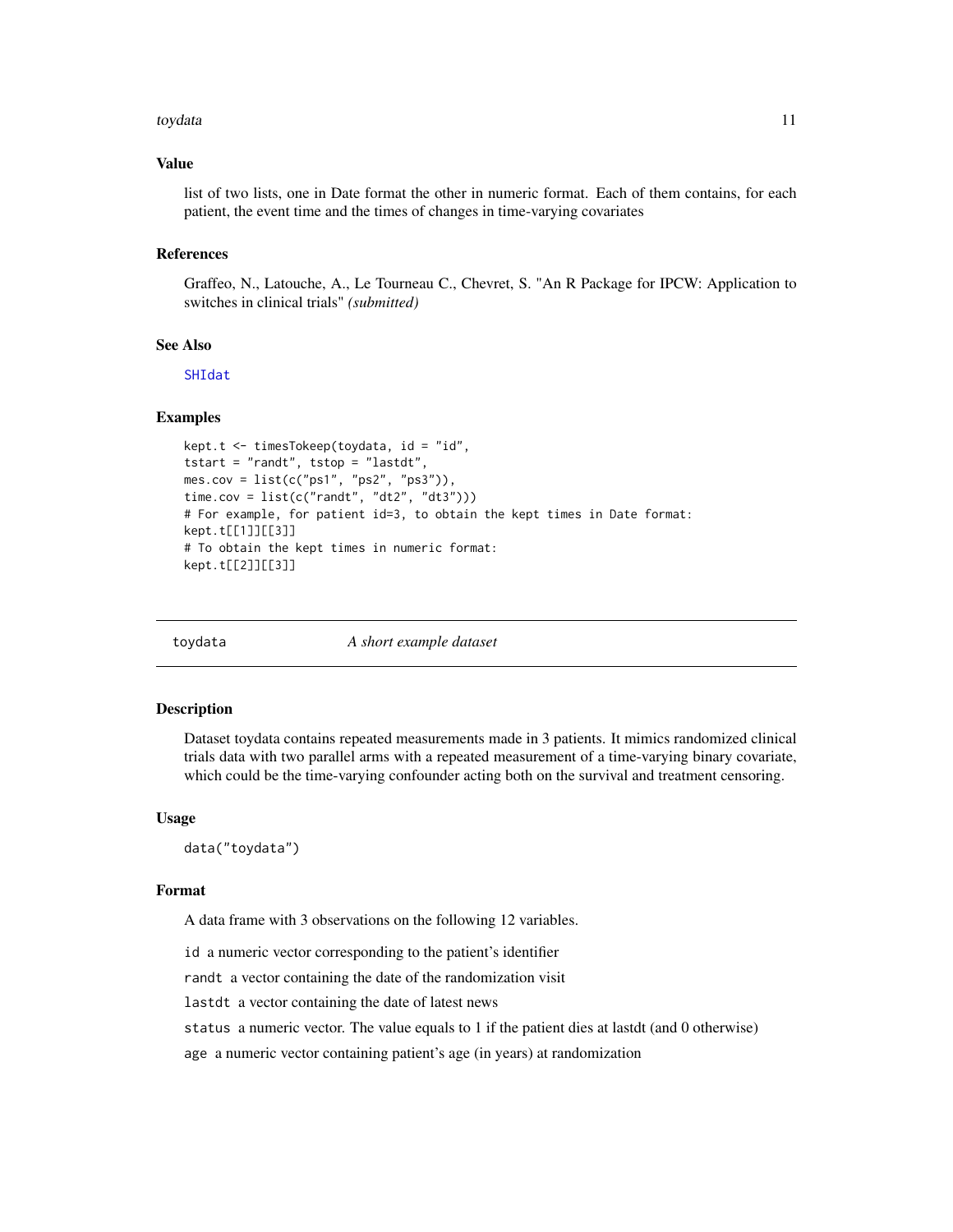- <span id="page-11-0"></span>ps1 a numeric vector containing the values (0 or 1) of a repeated measurement happening on date randt. Note that some of them could be missing
- ps2 a numeric vector containing the values (0 or 1) of a repeated measurement happening on date dt2. Note that some of them could be missing
- ps3 a numeric vector containing the values (0 or 1) of a repeated measurement happening on date dt3. Note that some of them could be missing
- dt2 a vector containing the dates of measurement of ps2. Note that some of them could be missing
- dt3 a vector containing the date of measurement ps3. Note that some of them could be missing
- arm a vector containing the patient's randomized arm
- swtrtdt a vector containing the date when the patient initiates the other arm treatment (NA if does not happen)

## References

Graffeo, N., Latouche, A., Le Tourneau C., Chevret, S. "An R Package for IPCW: Application to switches in clinical trials" *(submitted)*

## Examples

data(toydata) toydata

<span id="page-11-1"></span>wideToLongTDC *Function from wide to long format*

## Description

Function from wide to long format

## Usage

```
wideToLongTDC(data, id, tstart, tstop, event, bas.cov, mes.cov, time.cov,
  times)
```
## Arguments

| data    | a data frame containing the variables id, tstart, tstop, mes.cov and time.cov                                                                        |
|---------|------------------------------------------------------------------------------------------------------------------------------------------------------|
| id      | the patient's id                                                                                                                                     |
| tstart  | date of the beginning of the follow-up (in Date format)                                                                                              |
| tstop   | date of the end of the follow-up (in Date format)                                                                                                    |
| event   | the indicator of failure (a death is denoted by 1 at the end of the follow-up)                                                                       |
| bas.cov | a vector containing the names (in character format) of the baseline covariates                                                                       |
| mes.cov | a list of vectors, each of them must contain the names (in character format) of<br>the repeated measurements related to one time-dependent covariate |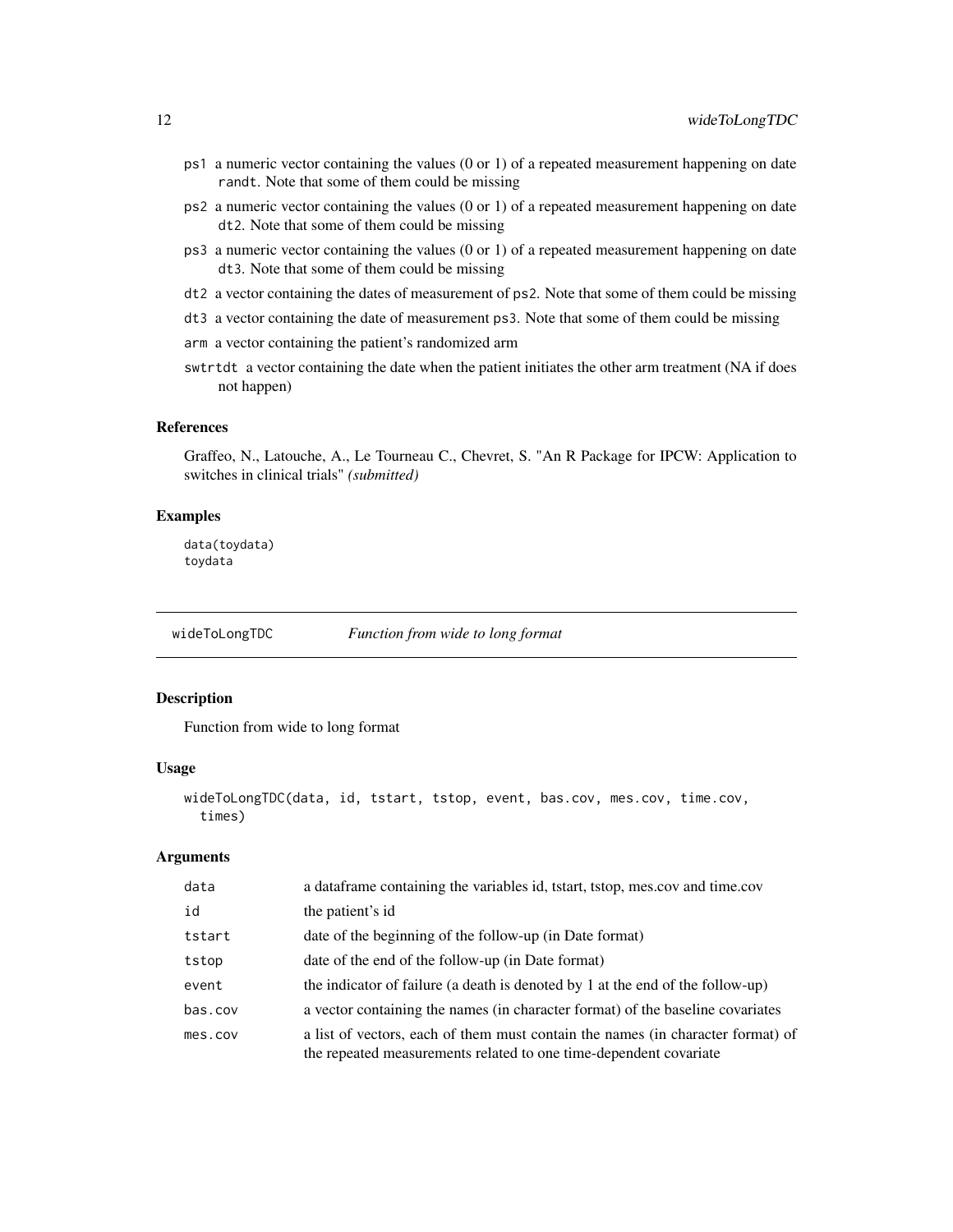<span id="page-12-0"></span>

| time.cov | a list of vectors, each of them must contain the times (in Date format) of the date<br>when the abovementioned measurements were done |
|----------|---------------------------------------------------------------------------------------------------------------------------------------|
| times    | a list of vectors. Each of them must contain, for each patient, the event time and<br>the times of changes in time-varying covariates |

## Value

the long format version of the initial dataframe data. The repeated values included in each vector of the list mes.cov are aggregated in a variable named aas the name of the corresponding list member.

## References

Graffeo, N., Latouche, A., Le Tourneau C., Chevret, S. "An R Package for IPCW: Application to switches in clinical trials" *(submitted)*

## See Also

[SHIdat](#page-5-1), [timesTokeep](#page-9-1)

## Examples

```
# To obtain the times parameter, we can apply the timesTokeep function on the same
# dataframe in the wide format
kept.t <- timesTokeep(toydata, id = "id",
tstart = "randt", tstop = "lastdt",
mes.cov = list(c("ps1", "ps2", "ps3")),
time.cov = list(c("randt", "dt2", "dt3"))# Now, we can build the long format
toy.long <- wideToLongTDC(data = toydata, id = "id",
tstart = "randt", tstop = "lastdt", event = "status",
bas.cov = c("age", "arm", "swtrtdt"),
mes.cov = list(TDconf = c("ps1", "ps2", "ps3")),
time.cov = list(c("randt", "dt2", "dt3")),
times = kept.t[[1]])
toy.long
```